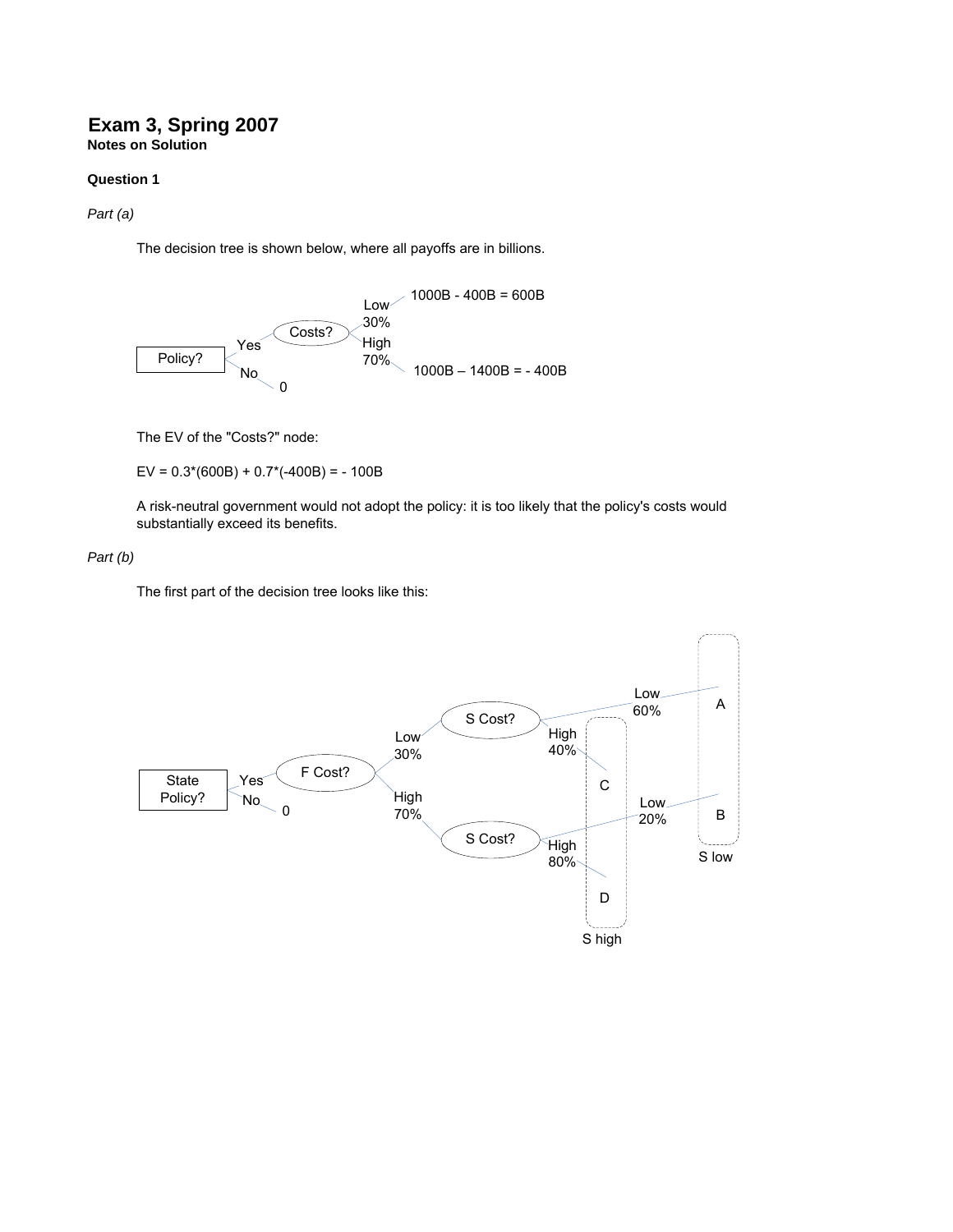The probability of ending up at points A-D are listed below:

| Point | <b>Fed Cost</b> | Fed Prob | <b>State Cost</b> | Prob  | Overall |
|-------|-----------------|----------|-------------------|-------|---------|
|       |                 | 30.0%    | Low               | 60.0% | 18.0%   |
|       | _ow             |          | High              | 40.0% | 12.0%   |
| ັ     | High            | 70.0%    | Low               | 20.0% | 14.0%   |
|       |                 |          | High              | 80.0% | 56.0%   |

The overall chances of each state cost:

| State low  | $18\% + 14\% = 32\%$ |
|------------|----------------------|
| State high | $12\% + 56\% = 68\%$ |

Depending on the state costs, the conditional probabilities for federal costs will be:

| State | Fed  | <b>Conditional Probability</b> |
|-------|------|--------------------------------|
| Low   | Low  | $18\%/32\% = 56.25\%$          |
|       | High | $14\%/32\% = 43.75\%$          |
| High  | Low  | $12\%/68\% = 17.65\%$          |
|       | High | $56\%/68\% = 82.35\%$          |

The decision trees branching off from each of the dotted ellipses above are as shown:



The EV of proceeding with the federal policy when state costs are low is 0.5625\*(590B) + 0.4375\*(-410B) = 152B. Since that's higher than -10B, if state costs are low, the federal government should proceed with the policy.

The EV of proceeding with the federal policy when state costs are high is 0.1765\*(590B) + 0.8235\*(- 410B) = -234B. Since that's lower than -10B, if state costs are high, the federal government should NOT proceed with the policy.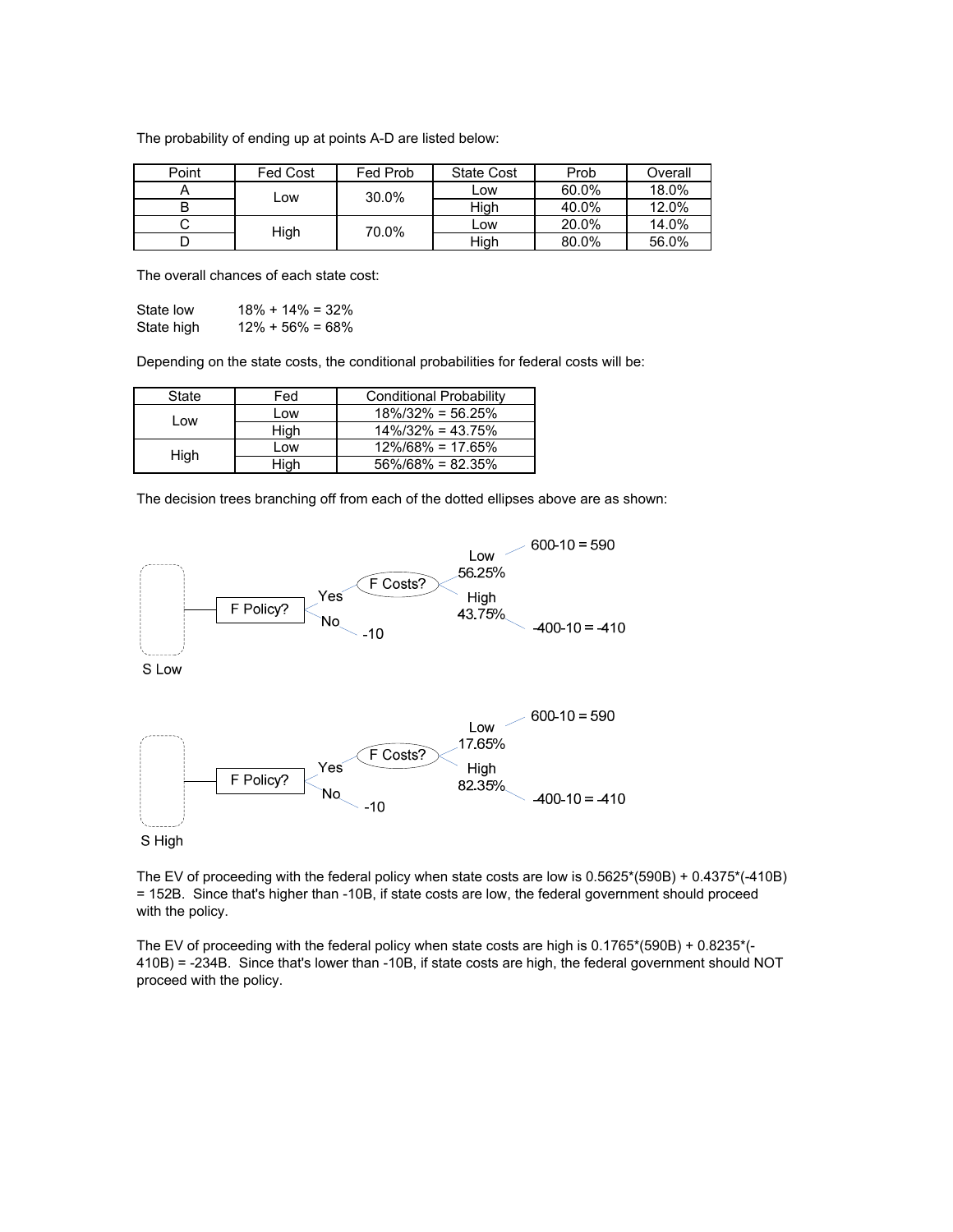Finally, taking these outcomes into account, the expected value of the state policy can be calculated:



EV =  $0.32*(152.5B) + 0.68*(-10B) = 42B$ .

The federal government SHOULD pay the state to go ahead. The information the state policy would provide about federal costs is worth \$42B more to the federal government than the \$10B it would have to pay the state for implementing the policy.

### **Question 2**

| $Q = K \cdot (0.333) * L \cdot (0.667)$ |                                            | Q<br>Pk<br>PI                   | 16<br>$\overline{20}$<br>40 |             |
|-----------------------------------------|--------------------------------------------|---------------------------------|-----------------------------|-------------|
| K                                       | L                                          | Q                               | ТC                          | <b>AC</b>   |
| 10                                      | 20.24                                      | 16                              | 1009.54                     | 63.10       |
| $\overline{11}$                         | 19.30                                      | 16                              | 991.87                      | 61.99       |
| 12                                      | 18.48                                      | 16                              | 979.01                      | 61.19       |
| 13                                      | 17.75                                      | 16                              | 970.02                      | 60.63       |
| 14                                      | 17.10                                      | 16                              | 964.19                      | 60.26       |
| 15                                      | 16.52                                      | 16                              | 960.99                      | 60.06       |
| 16                                      | 16.00                                      | 16                              | 960.00                      | 60.00       |
| 17                                      | 15.52                                      | 16                              | 960.89                      | 60.06       |
| 18                                      | 15.08                                      | 16                              | 963.40                      | 60.21       |
| 19                                      | 14.68                                      | 16                              | 967.30                      | 60.46       |
| $\overline{20}$                         | 14.31                                      | $\overline{6}$                  | 972.43                      | 60.78       |
|                                         | $L = (Q/(K'0.333))$ <sup>2</sup> (1/0.667) | $Q = K^{(0.333)} * L^{(0.667)}$ | $TC = PK*K + PI*L$          | $AC = TC/Q$ |

The firm should use 16 units of capital and 16 units of labor. Its average cost will be \$60 per unit of output.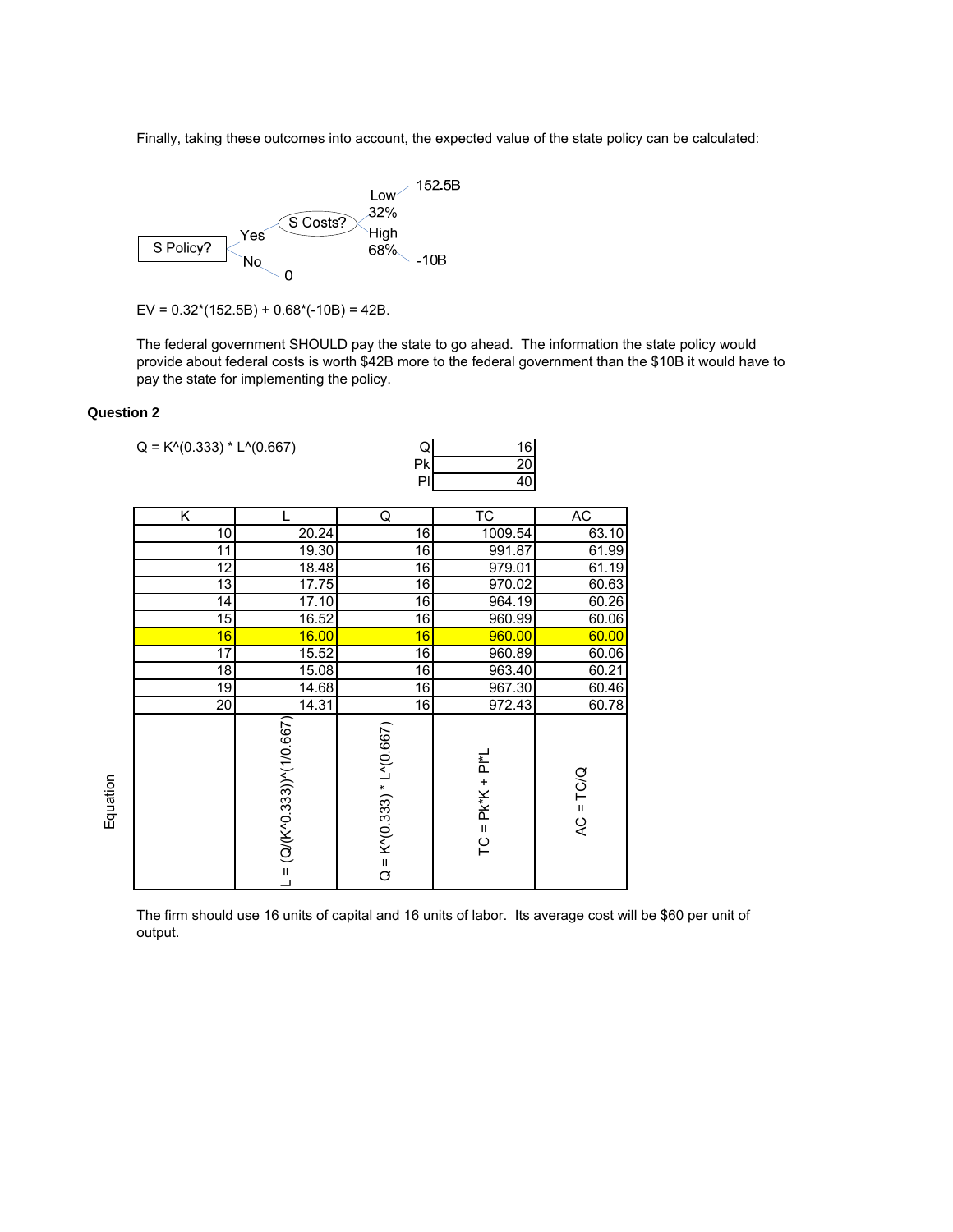# **Question 3**

| $TC = F + G^*Q$<br>$P = A - B^*Q$ |                                                                                                 | F<br>G                                 | 375<br>20         | A<br><sub>B</sub>    | 100                                    |                          |
|-----------------------------------|-------------------------------------------------------------------------------------------------|----------------------------------------|-------------------|----------------------|----------------------------------------|--------------------------|
| Q                                 | P                                                                                               | $\overline{\text{TC}}$                 | TR                | Profit               | AC                                     | AR                       |
| 68                                | 32                                                                                              | 1735                                   | 2176              | 441                  | 25.51                                  | 32                       |
| 69                                | 31                                                                                              | 1755                                   | 2139              | 384                  | 25.43                                  | 31                       |
| 70                                | 30                                                                                              | 1775                                   | 2100              | 325                  | 25.36                                  | $30\,$                   |
| 71                                | 29                                                                                              | 1795                                   | 2059              | 264                  | 25.28                                  | 29                       |
| 72                                | 28                                                                                              | 1815                                   | 2016              | 201                  | 25.21                                  | $\overline{28}$          |
| 73                                | 27                                                                                              | 1835                                   | 1971              | 136                  | 25.14                                  | $\overline{27}$          |
| 74                                | 26                                                                                              | 1855                                   | 1924              | 69                   | 25.07                                  | $\overline{26}$          |
| 75                                | 25                                                                                              | 1875                                   | 1875              | $\Omega$             | 25.00                                  | 25                       |
| 76                                | 24                                                                                              | 1895                                   | 1824              | $-71$                | 24.93                                  | 24                       |
| 77                                | 23                                                                                              | 1915                                   | 1771              | $-144$               | 24.87                                  | $\overline{23}$          |
| 78                                | 22                                                                                              | 1935                                   | 1716              | $-219$               | 24.81                                  | $\overline{22}$          |
|                                   | à<br>$\overline{\phantom{0}}$<br>$\blacksquare$<br>$\overline{100}$<br>$\mathbf{H}$<br>$\Omega$ | $375+20*Q$<br>$\mathbf{H}$<br><b>C</b> | Ο.<br>Δ<br>Ш<br>氏 | TR-TC<br>Ш<br>Profit | TC/Q<br>$\mathbf{H}$<br>$\overline{A}$ | Q.<br>$\mathbf{H}$<br>ĄR |

The organization should charge \$25 and serve 75 clients. It will earn \$0 in profits.

## **Question 4**

# *Part (a)*

| $P = A - B^*Q$ | А:<br>B:                                                        | 1020<br>4         |                    | AC, MC:                 | 20                                 |                               |
|----------------|-----------------------------------------------------------------|-------------------|--------------------|-------------------------|------------------------------------|-------------------------------|
| Q              | P                                                               | TR                | <b>TC</b>          | Profit                  | <b>MR</b>                          | МC                            |
| 120            | 540                                                             | 64800             | 2400               | 62400                   |                                    | 20                            |
| 121            | 536                                                             | 64856             | 2420               | 62436                   | 56                                 | 20                            |
| 122            | 532                                                             | 64904             | 2440               | 62464                   | 48                                 | $\overline{20}$               |
| 123            | 528                                                             | 64944             | 2460               | 62484                   | 40                                 | 20                            |
| 124            | 524                                                             | 64976             | 2480               | 62496                   | 32                                 | 20                            |
| 125            | 520                                                             | 65000             | 2500               | 62500                   | 24                                 | 20                            |
| 126            | 516                                                             | 65016             | 2520               | 62496                   | 16                                 | 20                            |
| 127            | 512                                                             | 65024             | 2540               | 62484                   | 8                                  | $\overline{20}$               |
| 128            | 508                                                             | 65024             | 2560               | 62464                   | 0                                  | 20                            |
| 129            | 504                                                             | 65016             | 2580               | 62436                   | -8                                 | $\overline{20}$               |
| 130            | 500                                                             | 65000             | 2600               | 62400                   | $-16$                              | 20                            |
|                | $4*$ Q<br>$\mathbf{I}$<br>1020<br>$\sf II$<br>$\mathbf{\Omega}$ | Ο.<br>Δ<br>Ш<br>氏 | $TC = 20^{\circ}Q$ | ۲C<br>FR<br>Ш<br>Profit | <b>ATRIAQ</b><br>$\mathbf H$<br>МR | $\Omega$<br>$\mathbf H$<br>wc |

The firm would charge \$520 for the drug and produce 125 units. Its profit would be \$62,500.